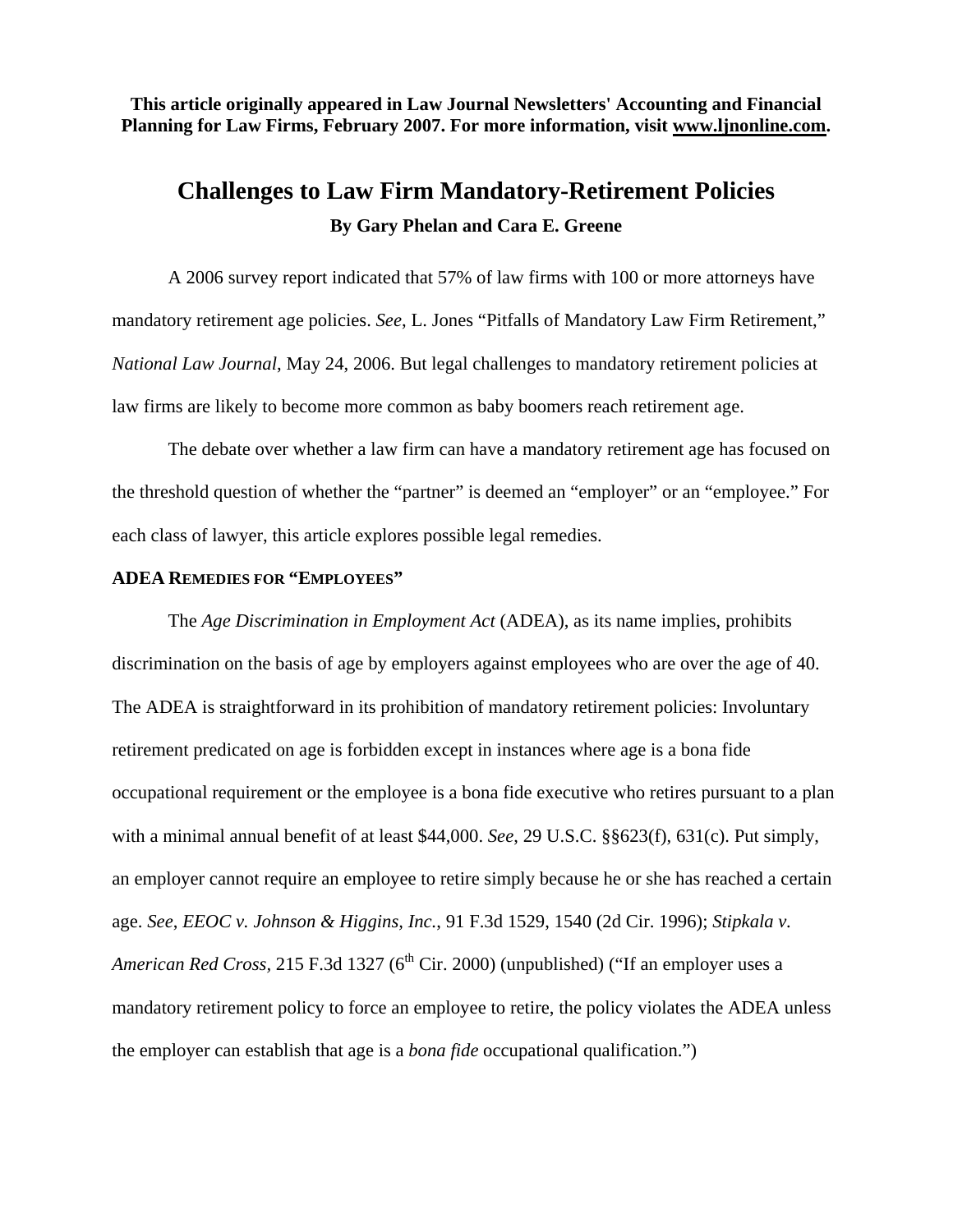If a partner is *not* a bona fide partner under the legal principles discussed below, s/he may be protected by the ADEA as an "employee" and be able to challenge mandatory retirement on that basis.

## *Sidley Austin Case*

In 2002, the Equal Employment Opportunity Commission (EEOC) filed an age discrimination charge against Chicago-based Sidley Austin Brown & Wood, claiming that the firm violated the ADEA by demoting 32 older equity partners to non-equity status and by implementing a mandatory retirement age policy.

After three years of legal skirmishing at the administrative level, the EEOC filed an ADEA lawsuit in the U.S. District Court in 2005. The trial court aptly noted that the case had "been of great interest not only to Sidley, but also to most other large law firms across the country." *EEOC v. Sidley Austin*, 406 F.Supp.2d 991, 995 (N.D. Ill. 2005).

As of this writing, the EEOC's lawsuit against Sidley Austin has not yet provided guidance to the profession. It is clear, however, that partnerships are not exempt from the ADEA, nor are partners automatically excluded from the protections of the ADEA. *See*, *EEOC v. Sidley Austin*, 315 F.3d 696, 702 ( $7<sup>th</sup>$  Cir. 2002). A law firm's characterization of an individual as a partner certainly does not answer the question, because a partner is not always an employer. *Id.* In fact, a person who is a partner for purposes of state partnership law may very well be an employee for purposes of discrimination law. *Id.* The crux of the issue, then, is whether a partner is an "employer" or "employee" under the ADEA. Help for making that distinction has been sought in related laws such as the American with Disabilities Act (ADA).

In *Clackamas Gastroenterology Associates, P.C. v. Wells*, 538 U.S. 440 (2003) (considering whether director-shareholder physicians were employees for purposes of ADA Title I, 42 U.S.C. §12201 *et. seq*.) the Supreme Court explained that, when deciding whether a partner might be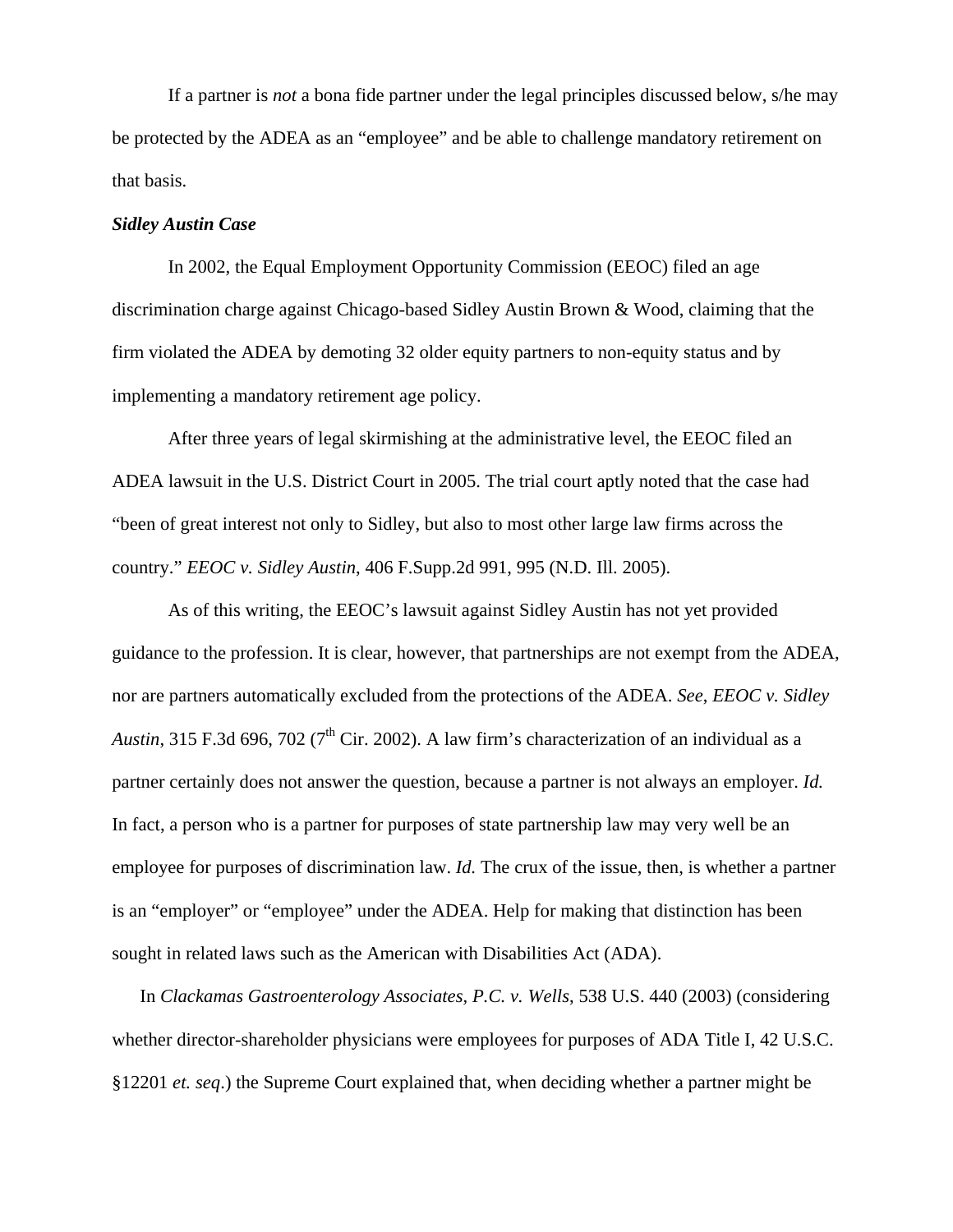considered an "employee" under federal employment discrimination statutes, the fundamental question is "whether the individual acts independently and participates in managing the organization, or whether the individual is subject to the organization's control." *Id.* at 449. According to the Supreme Court, when making that inquiry "the common-law element of control is the principal guidepost." *Id.* at 448. *Clackamas* endorsed the EEOC's six-factor test as being relevant to the inquiry:

- 1. Whether the organization can hire and fire the individual or set the rules and regulations of the individual's work;
- 2. Whether and, if so, to what extent the organization supervised the individual's work;
- 3. Whether the individual reports to someone higher up in the organization;
- 4. Whether and, if so, to what extent the individual is able to influence the organization;
- 5. Whether the parties intended that the individual be an employee, as expressed in written agreements or contracts; and
- 6. Whether the individual shares the profits, losses and liabilities of the organization.

*Id.* at 449-50 (citing EEOC Compliance Manual §605:0009).

The *Clackamas* factors are non-exhaustive. *Clackamas*, 538 U.S. 450, n.10. In the law firm context, there are many things that may be indicative of whether a partner is an employee for purposes of discrimination laws. By examining a partner's autonomy, authority and liability, we may determine to what degree the partner is subject to the firm's control and, in turn, whether he or she is an employer or employee.

## *A Partner's Autonomy*

The first, second and third factors of the *Clackamas* test relate to the autonomy of a partner. Since control is the fundamental hallmark of an employer-employee relationship, autonomy is a strong indication of a bona fide partnership. The less authority and discretion a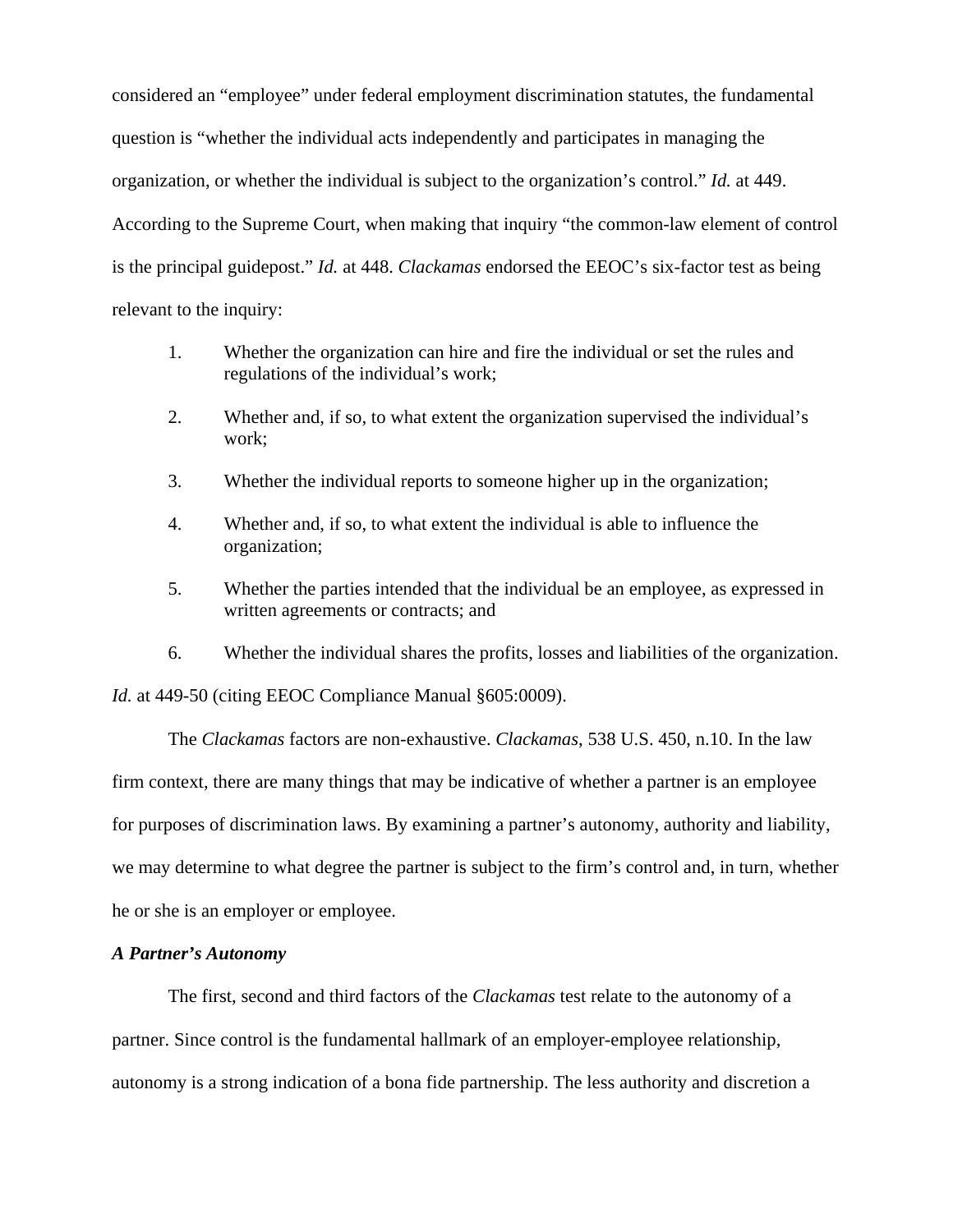partner has over the terms of his or her employment, the more likely that he or she is an employee under the ADEA. *See*, *Caruso v. Peat, Marwick, Mitchell & Co.*, 664 F. Supp. 144 (S.D.N.Y. 1987) (*Caruso I*) (holding that partner of accounting and consulting firm was an employee under the ADEA and stating "the title 'partner' is not normally applied to an individual whose employment duties are unilaterally dictated by another member of a business").

In the law firm context, relevant indicia of control may include whether a partner must:

- 1. Submit a certain number of billable hours per month;
- 2. Submit daily time entries;
- 3. Obtain approval to introduce new clients;
- 4. Obtain approval to introduce new business from existing clients;
- 5. Obtain approval for "write-off" authorizations;
- 6. Obtain approval for marketing expenses;
- 7. Obtain approval for reimbursement of expense disbursements;
- 8. Work in an assigned practice area;
- 9. Meet assigned quarterly fee collection goals; and
- 10. Obtain approval before undertaking a legal course of action. Cf., *Hishon v. King & Spalding*, 467 U.S. 69, 80 n.3 (1984) (Powell concurring) (outlining decisions that should be made among the partnership).

The ability to terminate an individual's employment is a strong indication of control. *See*,

*Zheng v. Liberty Apparel Co. Inc.*, 355 F.3d 61 (2d Cir. 2003) (considering whether defendant was joint employer under the FLSA). Therefore, to the extent that a partner summarily can be fired, he or she may not a bona fide partner at all. Under traditional partnership law, a partner may not be expelled from the partnership absent an expulsion provision in the partnership agreement. *See*, *Ehrlich v. Howe*, 848 F. Supp. 482, 490 (S.D.N.Y. 1994); *Beasley v. Cadwalader, Wickersham & Taft*, 1996 WL 449247, at 1 (Fla. Cir. Ct. Mar. 29, 1996)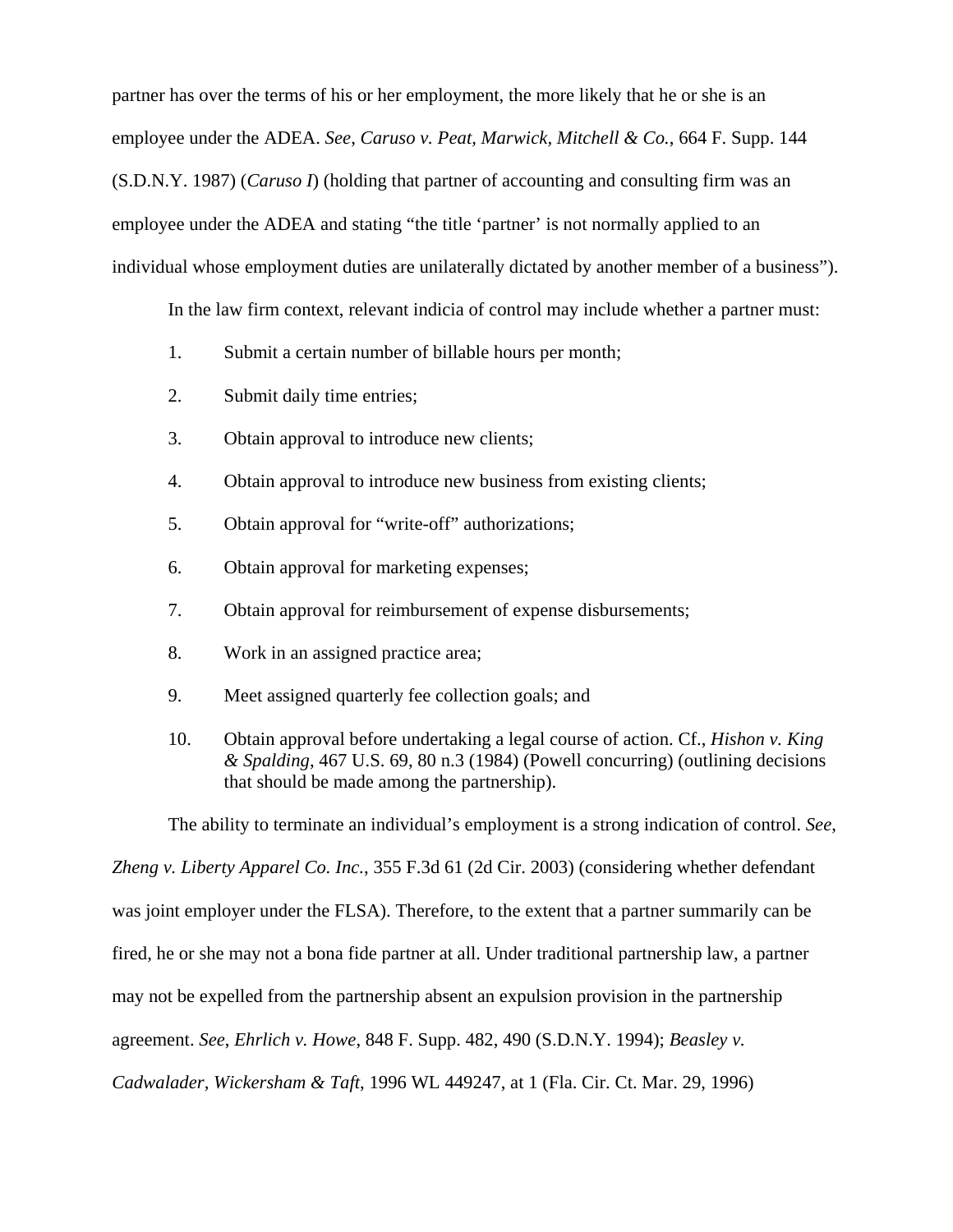(interpreting New York law); *see also*, *Dawson v. White & Case*, 672 N.E.2d 589, 591-92 (N.Y. 1996) (without termination provision in partnership agreement, dissolution is the only method of removing a partner).

Even where an expulsion provision exists, expulsion pursuant to such a provision must be undertaken in good faith. *See*, *Winston & Strawn v. Nosal*, 664 N.E.2d 239, 240 (Ill. App. Ct. 1996) (citing *Bohatch v. Butler & Binion*, 905 S.W.2d 597, 602 (Tex. App. 1995)); *Holman v. Coie*, 522 P.2d 515, 523-24 (Wash. Ct. App. 1974) (expulsion provision contained no language requiring that expulsions be for cause, and court refused to imply a cause requirement). The more authority a firm has to fire an individual, the more indicative it is that the individual is not acting as an autonomous partner, but as an employee under the control of the firm. *See*, *Caruso I*, 664 F. Supp. at 149 ("The typical firm may not fire a partner or otherwise terminate his employment merely because of disappointment with the quantity or quality of his work, but may only remove the partner in extraordinary circumstances.")

#### *A Partner's Authority*

A true partnership contemplates that "decisions important to the partnership normally will be made by common agreement or consent among the partners." *Hishon*, 467 U.S. at 80 (1984) (Powell concurring).

Conversely, the less authority a partner exercises, the less likely it is that the partner is exempt from the protections of the ADEA. *See*, *Smith v. Castaways Family Diner,* 453 F.3d 971  $(7^{th}$  Cir. 2006).

Many law firms have a highly centralized management structure where the majority of partners have little if any say in the day-to-day operations of the firm. *See*, *Clackamas*, 538 U.S. at 446 ("Today there are partnerships that include hundreds of members, some of whom may well qualify as 'employees' because control is concentrated in a small number of managing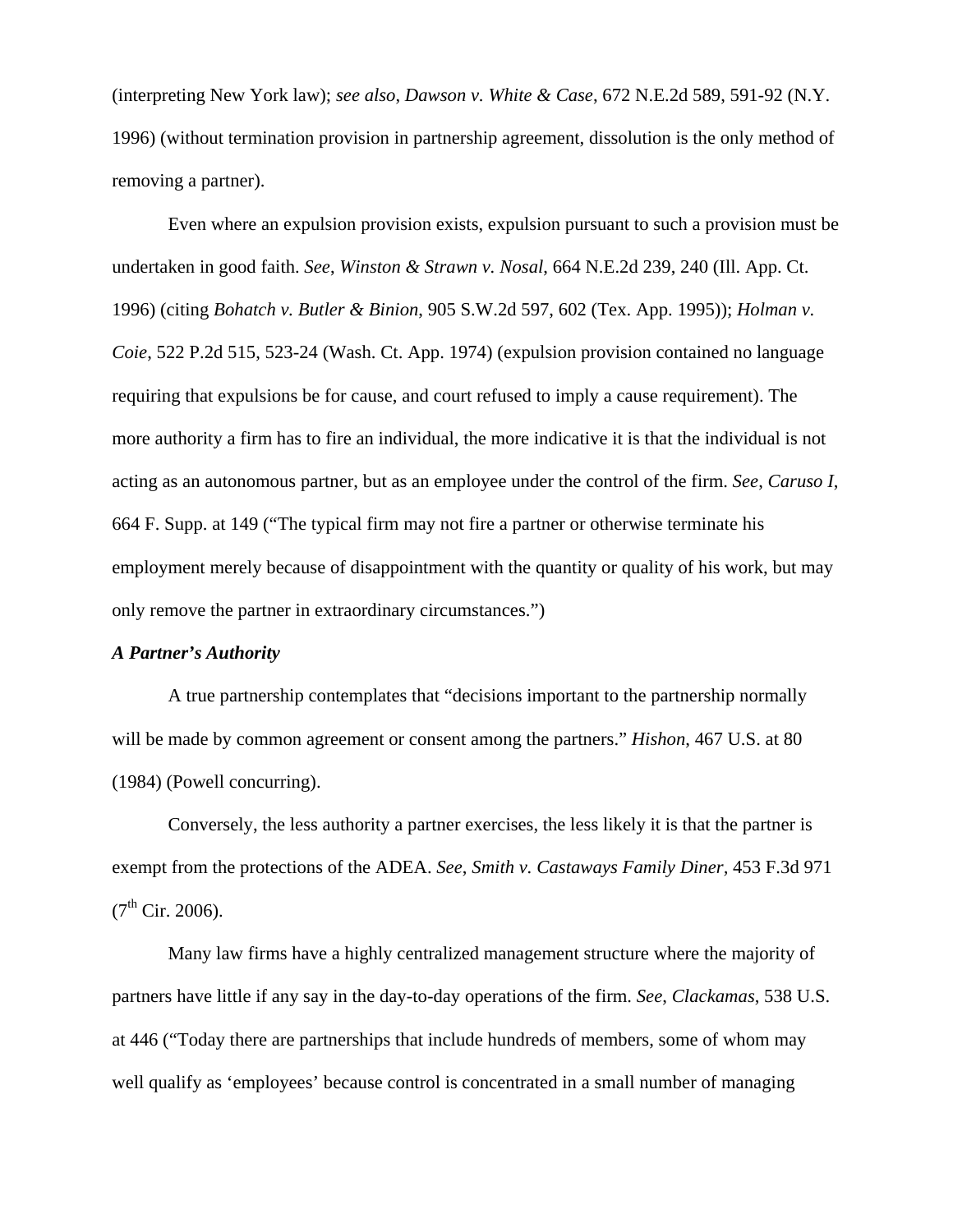partners.") Many partners are thus "relegated to the position of an employee subject to the virtually absolute, unilateral control of the Management Committee." *Simpson v. Ernst & Young*, 100 F.3d 436, 442 (6<sup>th</sup> Cir. 1996). In *Simpson*, the Sixth Circuit concluded that a partner was covered under the ADEA — reasoning, in part, that the plaintiff, a partner of a large accounting firm, had no authority to direct or participate in the admission or discharge of partners or other firm personnel, did not participate in determining partners' or other personnel's compensation, and could not participate in annual performance reviews. *Id.* at 441-42.

Even though partners may be able to vote in firm elections, or even elect the members of the managing committee, this alone is not enough to place partners in an "employer" role. For instance, in *Caruso v. Peat, Marwick, Mitchell & Co.*, 717 F. Supp. 218 (S.D.N.Y. 1989) (*Caruso II*), the court held that a principal in a large accounting firm could still be considered an "employee" under the ADEA even though he could vote in firm elections. The court reasoned that the issues decided in those elections were "largely decided by upper level management, which merely presented its decisions for ratification by the employees who voted." *Id.* at 222.

# *A Partner's Liability*

The final factor in the *Clackamas* test addresses the monetary compensation of a partner. "Partners typically receive their compensation as a percentage of their firm's profits, rather than in the form of a fixed hourly wage or weekly salary." Caruso I, 664 F. Supp. at 149 ("Profit sharing is the primary attribute of partnership.") (citing A. Bromberg, *Crane and Bromberg on Partnership* 66 (1968); *see also*, *Tenney v. Insurance Company of North America,* 409 F.Supp. 746, 749 (S.D.N.Y.1975) ("the pro rata sharing of profits and losses of the enterprise" is a "significant indicia of the existence of a partnership"). Non-equity partners, then, likely would fall within the confines of the ADEA.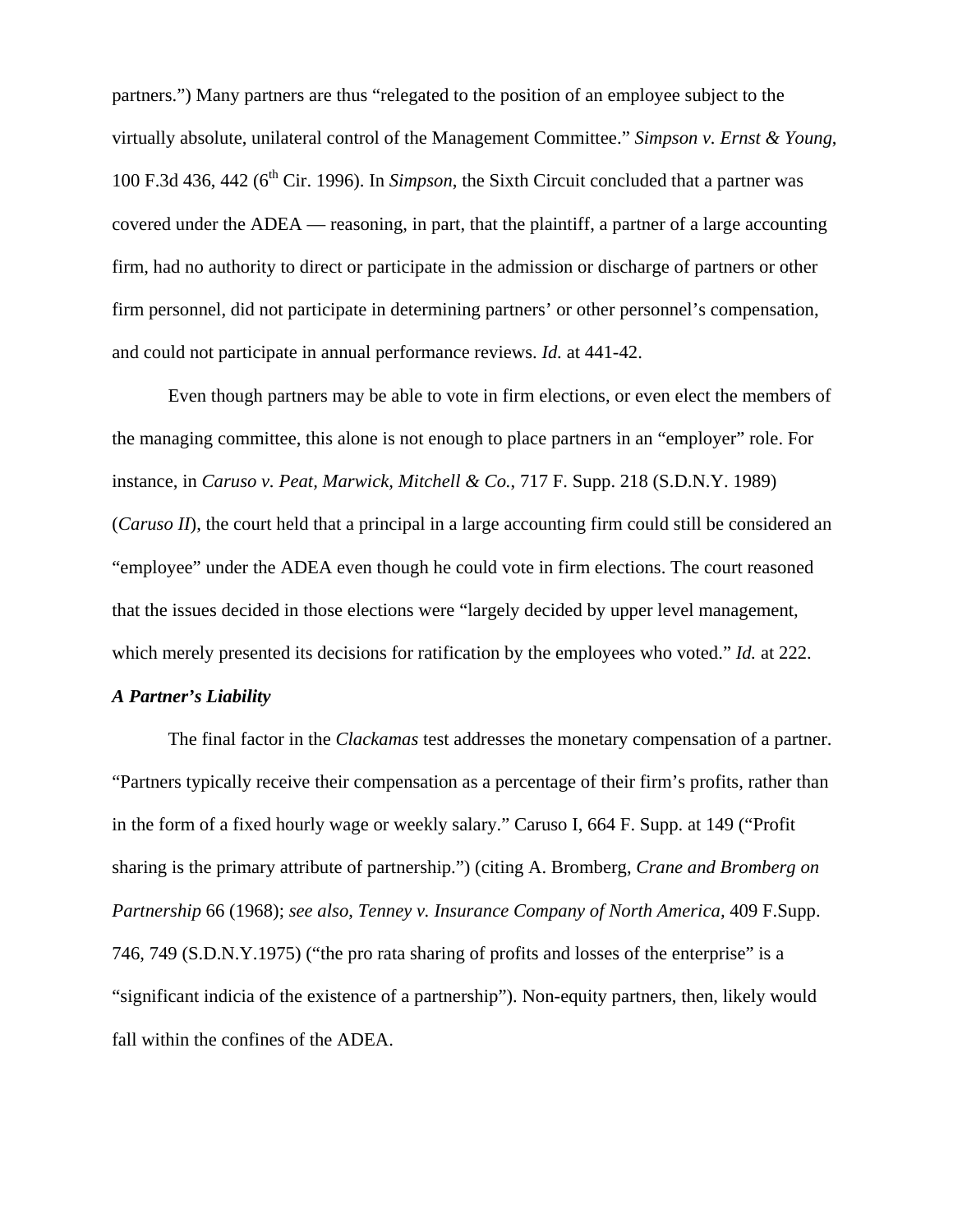Many partners do share in their firm's profits, losses and liabilities, and make a capital investment in the firm. These facts alone, however, do not support a conclusion that a partner falls outside the protections of the ADEA. For example, in *Sidley Austin*, the demoted equity partners made capital contributions to the firm, had capital accounts which averaged about \$400,000 each, were liable for the firm's debts, and their income included a share of the firm's profits. *Sidley Austin*, 315 F.3d at 699. Nevertheless, the Seventh Circuit rejected the defendant's argument that the 32 demoted partners were not "employees" under the ADEAn — reasoning, in part, that the firm's executive committee could fire them, demote them, and raise and lower their pay. *Id.* Similarly, in *Simpson*, the court found that despite liability for firm losses, the partner was simply "an employee with the additional detriment of having promised to be liable for the firm's losses." 100 F.3d at 442.

#### **REMEDIES FOR BONA FIDE PARTNERS**

Under ADEA, a bona fide partner is an "employer" and therefore not protected from mandatory retirement policies. Such a partner may still be able to challenge the policy, however, under state or local statutes or under common law.

## *Statutes*

State or city anti-discrimination laws may have a broader definition of "employee" than that in ADEA. For example, the New York City Human Rights Law extends its coverage to any "person." N.Y. Admin. Code §8-107(a); *Jowers v. DME Interactive Holdings, Inc.*, 2003 WL 230739 (S.D.N.Y. Feb. 4, 2003) (NYCHRL applies to "natural persons" who "carry out the work in furtherance of the employer's business enterprise").

*Common Law and Code of Professional Responsibility*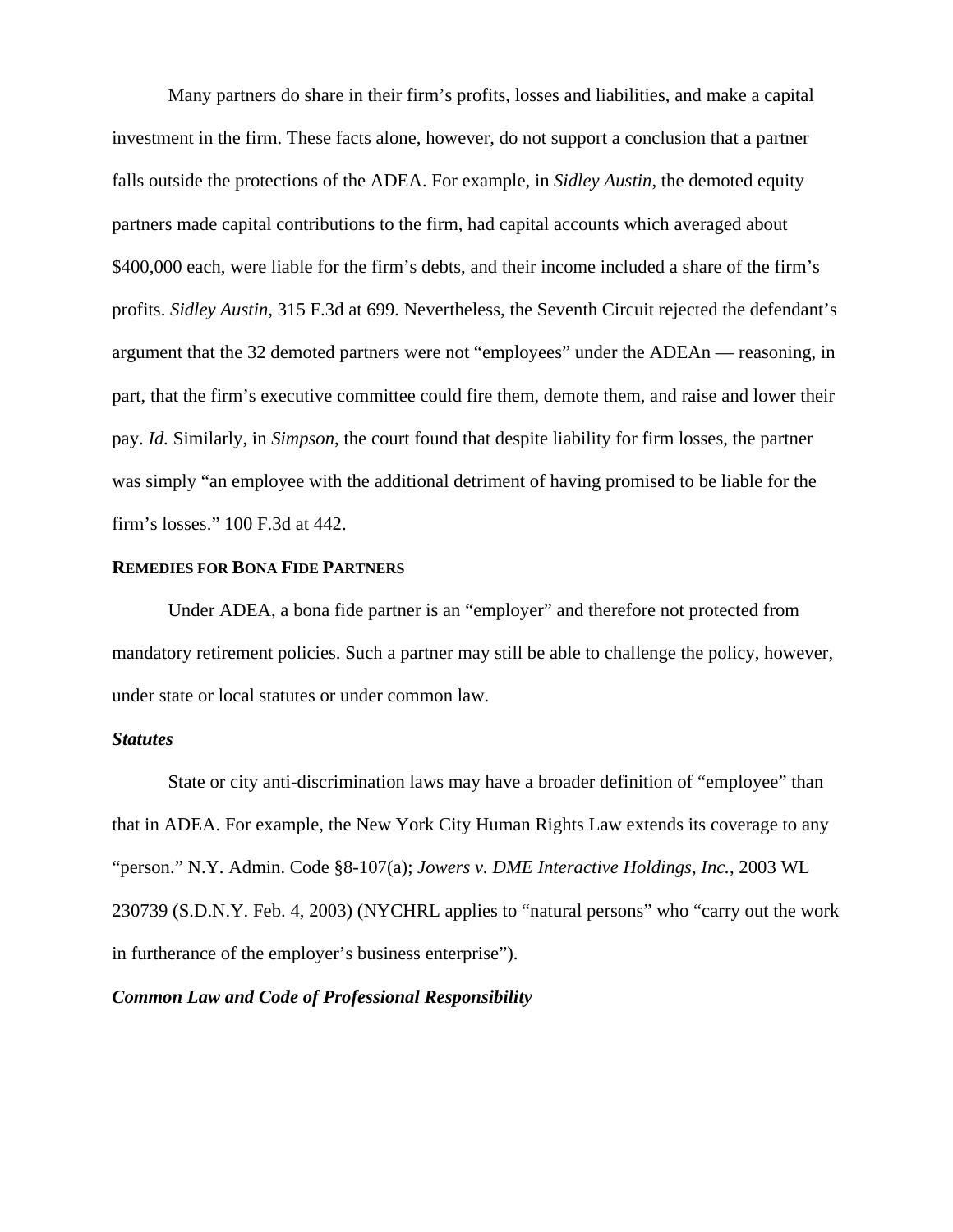A "bona fide" partner without any statutory protection against discrimination may also argue under common law that the firm breached its fiduciary duty and its covenant of good faith and fair dealing when it terminated him or her based on age. As recently observed:

Finally, a word of warning for law firms that observe the Sidley proceedings and conclude that the lack of guidance can be viewed as acquiescence. Partnership creates a fiduciary relationship. Thus if the Sidley case finally concludes that large law firm partners are "employers" for purposes of anti-discrimination laws, the fiduciary relationship itself could encompass a prohibition against discrimination based on the duty of good faith and fair dealing in the context of partner expulsions.

B. Plevin and J. Wang, "When is a Partner Not a Partner," *New York Law Journal* (May 22, 2006).

No case law squarely holds that terminating a law firm partner on a discriminatory basis is a breach of fiduciary duty. In New York, however, the foundation for that argument has been laid. There is "an implied term of good faith" in all partnership agreements in New York. *Gold Medical Group v. Webber*, 41 NY. 2d 680, 684 (1977). In *Meinhard v. Salmon*, 249 N.Y. 458(1928), Justice Cardozo remarked that the fiduciary duty among partners is a duty of "finest loyalty" and "honor most sensitive." *Id.* at 463-64.

In *Beasley v. Cadwalader, Wickersham & Taft*, 1996 WL 449247 (Fla. Cir. CT. March 29, 1996), *rev'd in part on other grounds*, 1998 WL 405919 (Fla Dist. Ct. App. July 22, 1998), the court, while interpreting New York law, held that the law firm violated its fiduciary duty when it expelled the plaintiff and other partners in a downsizing effort to provide financial gain to other partners. *Id.* at 5-6. (After Cadwalader had a difficult financial year in 2004, several younger, more productive partners at the firm were upset with their compensation. *Id.* at 2. Cadwalader partner Robert Link told the management committee in a memo that, if changes were not made quickly, he was going to leave the firm and that many of the other "Young Turks" would soon follow. *Id.* As a result, the Management Committee adopted "Project Right Size" that was aimed at identifying less productive partners for elimination from the partnership by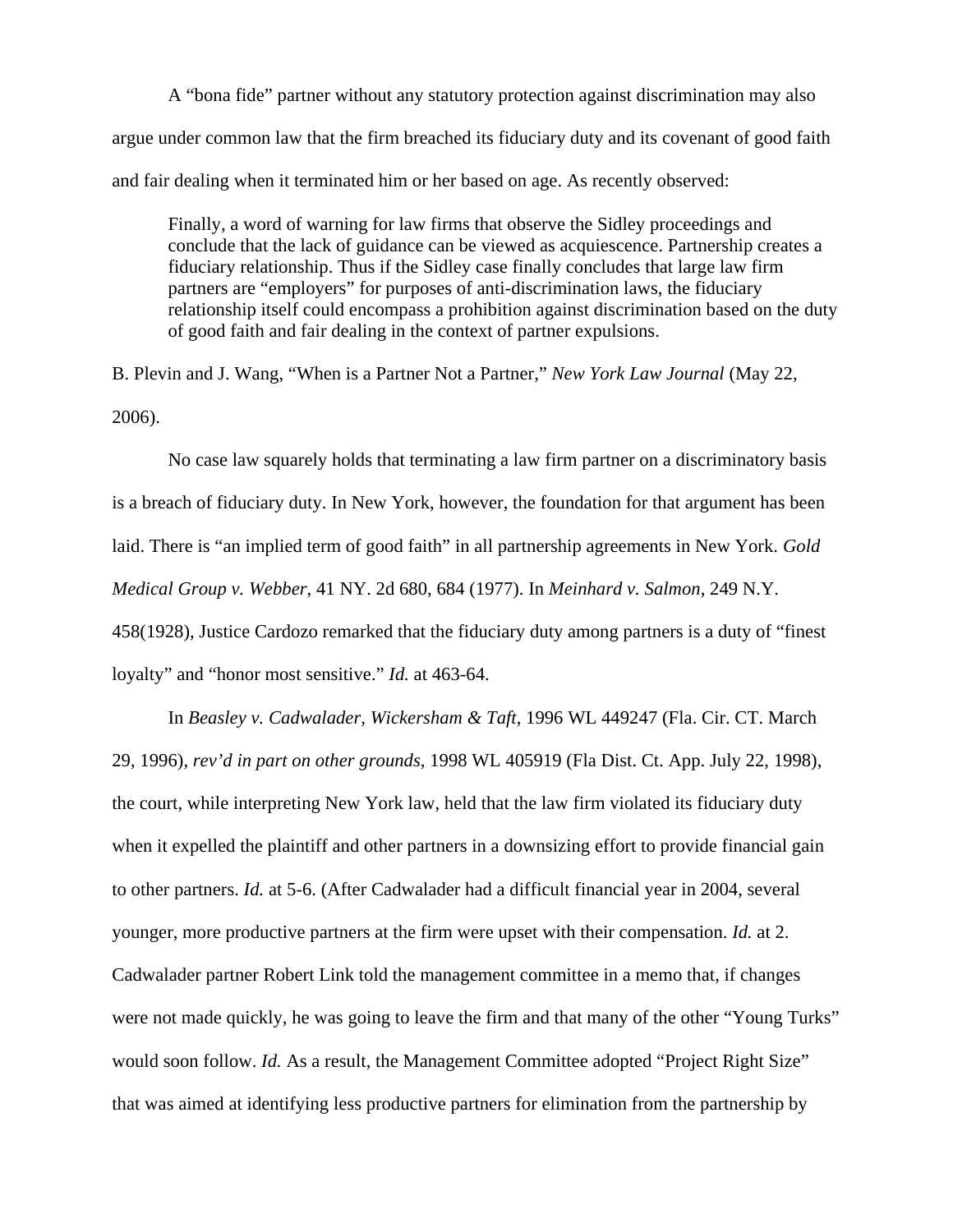increasing the shares of more productive partners and decreasing the shares of less productive partners. *Id.* In upholding the plaintiff's breach of fiduciary duty claim, the court explained that:

These facts compel the conclusion that the management committee breached its fiduciary duty to Beasley. This was not a situation where the management committee was merely fulfilling its management function. Rather, it was participating in a clandestine plan to wrongfully expel some partners for the financial gain of the other partners. Such activity can not be said to be honorable, much less to comport with the punctilio of an honor. *Id.* at 6.

After concluding that a law firm partner was not an "employee" under ERISA, the court in *Ehrlich v. Howe*, 848 F. Supp 482 (S.D.N.Y. 1994), concluded that the partner stated a breach of fiduciary duty claim when it excluded him from secret meetings where it voted to expel him from the partnership. *Id.* at 490-92.

The district court in *Simpson v. Ernst & Young*, 850 F. Supp. 648 (S.D.Ohio 1994), *aff'd*, 100 F.3d 436 ( $6<sup>th</sup>$  Cir. 1996), emphasized that the legal obligation of a fiduciary duty obligated partners to treat each other with "the highest degree of fidelity, loyalty and fairness in their mutual dealings" and to avoid falling back on the "morals of the marketplace" when dealing with each other. *Id.* at 656.

A law firm also violates the fiduciary duty amongst partners if the firm terminates a partner for a reason that violates the Code of Professional Responsibility. Section 1200.3 of New York State Disciplinary Rules of the Code of Professional Responsibility states that "a lawyer or law firm shall not … discriminate in the practice of law, including in hiring, promoting or otherwise determining conditions of employment, on the basis of age, race, creed, color, national origin, sex, disability, marital status or sexual orientation."

In *Weider v. Skala*, 80 N.Y. 2d 628 (1992), for example, the New York Court of Appeals relied upon the lawyer's ethical obligations to carve out a rare exception to New York's firmly entrenched employment-at-will doctrine. The plaintiff claimed that he was terminated because he reported another associate's ethical misconduct. The Court of Appeals concluded that there was a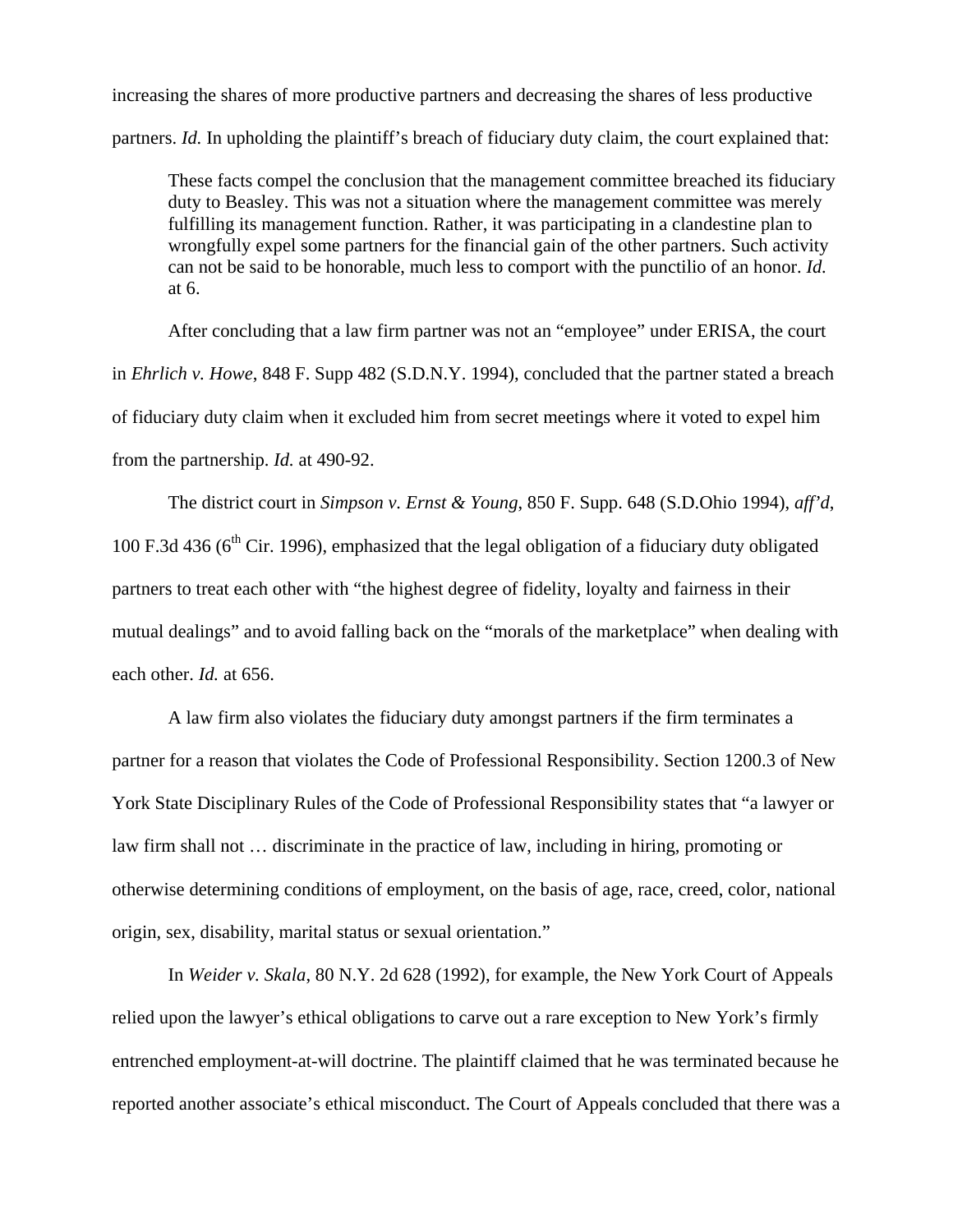"distinctive relationship" between an attorney and a law firm because the lawyer's duties as an associate of the firm and as an attorney are "so closely linked as to be incapable of separation." *Id.* at 635. Weider endorsed the plaintiff's argument that there was an implied understanding that was:

[S]o fundamental to the relationship and essential to its purpose as to require no expression: that both the associate and the firm in conducting the practice will do so in accordance with the ethical standards of the profession. Erecting or countenancing disincentives to compliance with the applicable rules of professional conduct … would subvert the central professional purpose of his relationship with the firm — the lawful and ethical practice of law.

## *Id.* at 636.

The Court of Appeals emphasized that the legislature delegated responsibility to the Appellate Division Departments to maintain ethics and competence standards. *Id.* The Code of Professional Responsibility codifies those standards of ethics and competence. *Id.* Just as there is an implied contract that a law firm will not terminate an associate for complying with that Code, there is an implied contract that a law firm will not terminate an attorney — whether a partner or an associate — for reasons that would violate the Code of Professional Responsibility. *Id.*

# **CONCLUSION**

Although the majority of large law firms may endorse mandatory retirement age policies, the legality of such policies is far from certain. Furthermore, the support mandatory retirement policies enjoy in large firms does not necessarily resonate throughout the profession. Over the next few years, lawyers generally and employment law practitioners specifically will be grappling with the legal issues raised when some baby boomer lawyers are told "it's time" and they respond, "I don't think so."

*This article has been condensed from its original two-part appearance in A&FP's sibling newsletter* Law Firm Partnership & Benefits Report.